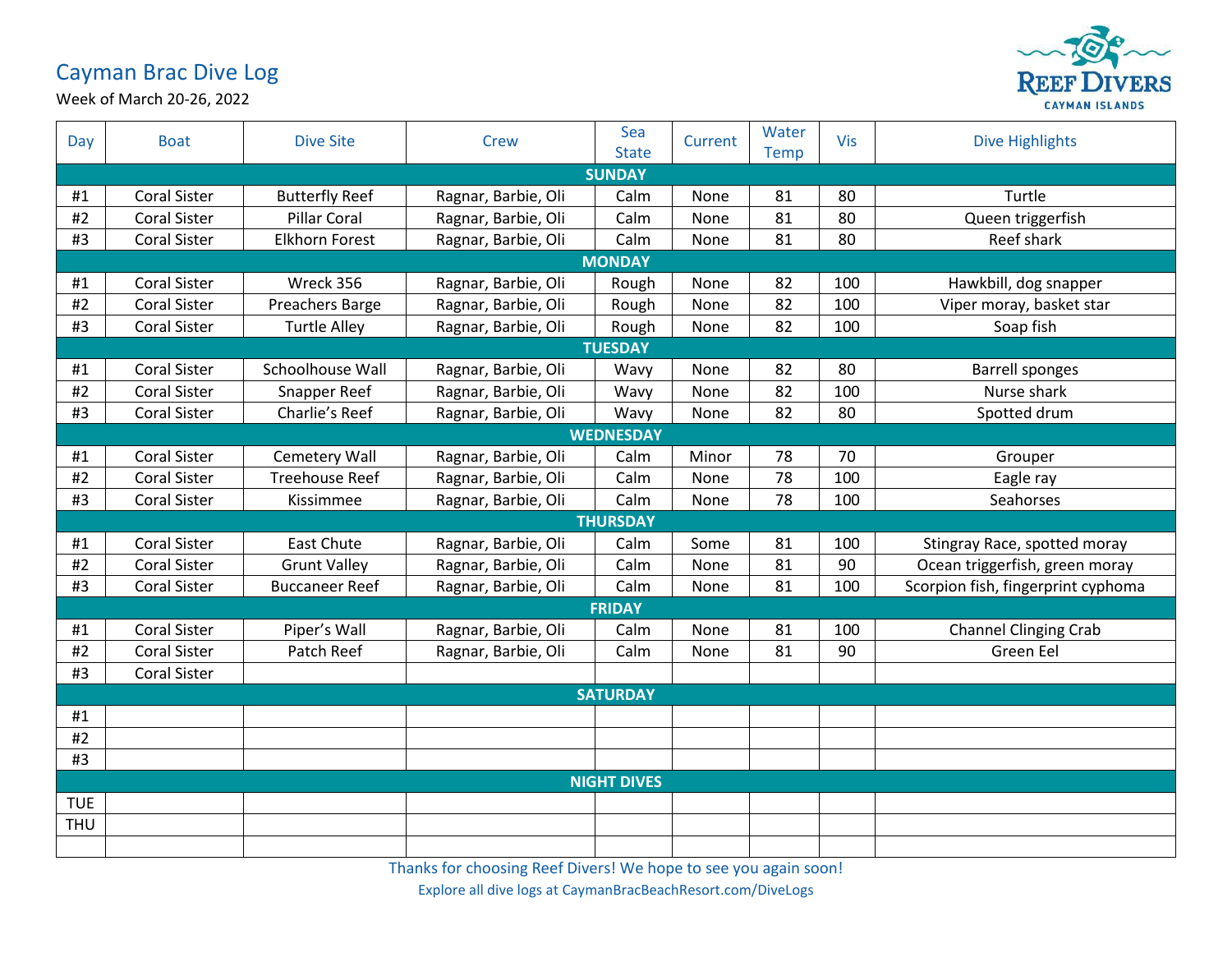## Cayman Brac Dive Log



Week of March 20-26, 2022

| Day | <b>Boat</b>           | <b>Dive Site</b>      | Crew                         | Sea<br><b>State</b> | Current | Water<br><b>Temp</b> | Vis | <b>Dive Highlights</b>      |  |  |
|-----|-----------------------|-----------------------|------------------------------|---------------------|---------|----------------------|-----|-----------------------------|--|--|
|     | <b>SUNDAY</b>         |                       |                              |                     |         |                      |     |                             |  |  |
| #1  | <b>Island Dreamer</b> | <b>Elkhorn Forest</b> | Jucky, Laura, Frankie, Rozie | Calm                | None    | 80                   | 100 | Filefish, lemon ray         |  |  |
| #2  | <b>Island Dreamer</b> | Angel Reef            | Jucky, Laura, Frankie, Rozie | Calm                | None    | 80                   | 100 | Nurse shark, sting ray      |  |  |
| #3  | <b>Island Dreamer</b> | Pillar Coral Reef     | Jucky, Laura, Frankie, Rozie | Calm                | None    | 80                   | 100 | Lobster, trigger fish       |  |  |
|     | <b>MONDAY</b>         |                       |                              |                     |         |                      |     |                             |  |  |
| #1  | <b>Island Dreamer</b> | <b>Cemetery Wall</b>  | Jucky, Laura, Frankie, Rozie | Wavy                | None    | 80                   | 100 | Eagle ray, neck crab        |  |  |
| #2  | <b>Island Dreamer</b> | <b>Plymouth Rock</b>  | Jucky, Laura, Frankie, Rozie | Wavy                | None    | 80                   | 100 | Spotted drum fish, stingray |  |  |
| #3  | <b>Island Dreamer</b> | Lobster Pot           | Jucky, Laura, Frankie, Rozie | Wavy                | None    | 80                   | 100 | Seahorse, flounder          |  |  |
|     |                       |                       |                              | <b>TUESDAY</b>      |         |                      |     |                             |  |  |
| #1  | <b>Island Dreamer</b> | Piper's Wall          | Jucky, Laura, Frankie, Rozie | Wavy                | None    | 80                   | 80  | Lobsters                    |  |  |
| #2  | <b>Island Dreamer</b> | Lobster Pot           | Jucky, Laura, Frankie, Rozie | Wavy                | None    | 80                   | 90  | Squid                       |  |  |
| #3  | <b>Island Dreamer</b> | <b>Turtle Alley</b>   | Jucky, Laura, Frankie, Rozie | Wavy                | None    | 80                   | 90  | Stingrays                   |  |  |
|     |                       |                       |                              | <b>WEDNESDAY</b>    |         |                      |     |                             |  |  |
| #1  | <b>Island Dreamer</b> | <b>East Chute</b>     | Jucky, Laura, Frankie        | Calm                | None    | 80                   | 100 | Barracuda                   |  |  |
| #2  | <b>Island Dreamer</b> | Tombstone             | Jucky, Laura, Frankie        | Calm                | None    | 80                   | 100 | Flamingo tongue             |  |  |
| #3  | <b>Island Dreamer</b> | Preacher's Barge      | Jucky, Laura, Frankie        | Calm                | None    | 80                   | 100 | Jawfish                     |  |  |
|     |                       |                       |                              | <b>THURSDAY</b>     |         |                      |     |                             |  |  |
| #1  | <b>Island Dreamer</b> | 356 Wreck             | Jucky, Laura, Frankie, Rozie | Calm                | None    | 80                   | 100 | Eagle ray, turtle           |  |  |
| #2  | <b>Island Dreamer</b> | <b>Buccaneer Reef</b> | Jucky, Laura, Frankie, Rozie | Calm                | None    | 80                   | 100 | Nurse shark, jawfish        |  |  |
| #3  | <b>Island Dreamer</b> | Charlie's Reef        | Jucky, Laura, Frankie, Rozie | Calm                | None    | 80                   | 100 | Lobster, puffer fish        |  |  |
|     | <b>FRIDAY</b>         |                       |                              |                     |         |                      |     |                             |  |  |
| #1  | <b>Island Dreamer</b> | Plymouth Rock         | Jucky, Laura, Rozie          | Calm                | None    | 80                   | 100 | Lobster                     |  |  |
| #2  | <b>Island Dreamer</b> | Snapper Reef          | Jucky, Laura, Rozie          | Calm                | None    | 80                   | 100 | Stingray, spotted drum      |  |  |
| #3  | <b>Island Dreamer</b> |                       |                              |                     |         |                      |     |                             |  |  |
|     | <b>SATURDAY</b>       |                       |                              |                     |         |                      |     |                             |  |  |
| #1  |                       |                       |                              |                     |         |                      |     |                             |  |  |
| #2  |                       |                       |                              |                     |         |                      |     |                             |  |  |
| #3  |                       |                       |                              |                     |         |                      |     |                             |  |  |
|     |                       |                       |                              |                     |         |                      |     |                             |  |  |
|     |                       |                       |                              |                     |         |                      |     |                             |  |  |
|     |                       |                       |                              |                     |         |                      |     |                             |  |  |
|     |                       |                       |                              |                     |         |                      |     |                             |  |  |

Thanks for choosing Reef Divers! We hope to see you again soon!

Explore all dive logs at CaymanBracBeachResort.com/DiveLogs